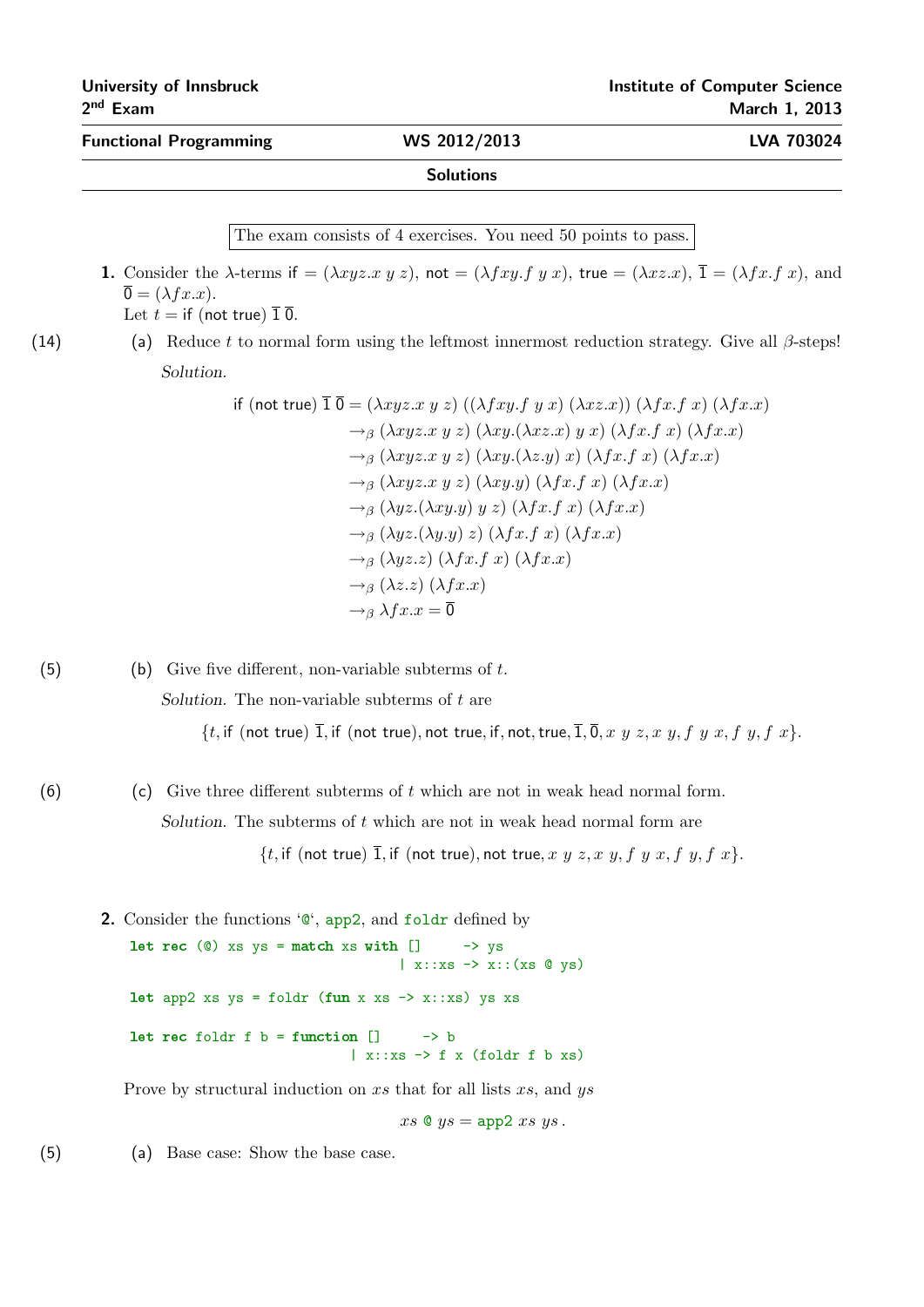| <b>Functional Programming</b> | WS 2012/2013     | <b>LVA 703024</b> |
|-------------------------------|------------------|-------------------|
|                               | <b>Solutions</b> |                   |

Solution. In the base case  $xs = \Box$ . Hence

 $[$ ]  $\ˆ ys = ys$  (definition of ' $\ˆ$ ')  $=$  foldr (fun x xs -> x::xs) ys [] (definition of foldr)  $=$  app2  $\Box$  ys (definition of app2)

(20) (b) Step case: Identify the induction hypothesis (5 points), the property to prove (5 points), and prove the step case (10 points).

Solution. In the step case  $xs = z :: zs$ . The IH is

$$
zs \otimes ys = app2 \; zs \; ys.
$$

We have to prove

$$
(z::zs)
$$
 @  $ys = app2$   $(z::zs)$   $ys$ .

For the lhs we get:

$$
(z::zs) \circ ys = z::(zs \circ ys) \qquad \qquad \text{(definition of '0')}
$$

For the rhs we get:

app2  $(z::zs)$   $ys =$  foldr (fun x xs -> x::xs)  $ys (z::zs)$  (definition of app2)  $=$  (fun x xs  $\rightarrow$  x::xs) z (foldr (fun x xs  $\rightarrow$  x::xs) us zs) (definition of foldr)  $= z$  :: foldr (fun x xs  $\rightarrow$  x::xs) ys zs (definition of anonymous function)  $= z :: (app2 \; z \; s \; ys)$  (definition app2)  $\stackrel{\text{IH}}{=} z :: (zs \otimes ys)$ 

3. Consider the following OCaml functions:

```
let rec length = function [] \longrightarrow 0| _::xs \rightarrow 1 + length xs
let rec reverse = function [] \rightarrow []\vert x::xs \rightarrow (reverse xs) \mathbb{C} [x]
let rec prod = function ] \longrightarrow 1\vert x:: xs \rightarrow x * prod xs
```
(10) (a) Which one is tail recursive and which one is not? Justify your answer.

Solution. The function length is not tail recursive since the last action is adding 1. The funtion reverse is not tail recursive since its last action is the call to @. The function prod is not tail recursive since the last action is the multiplication.

(15) (b) Give tail recursive definitions for those functions which are not tail recursive.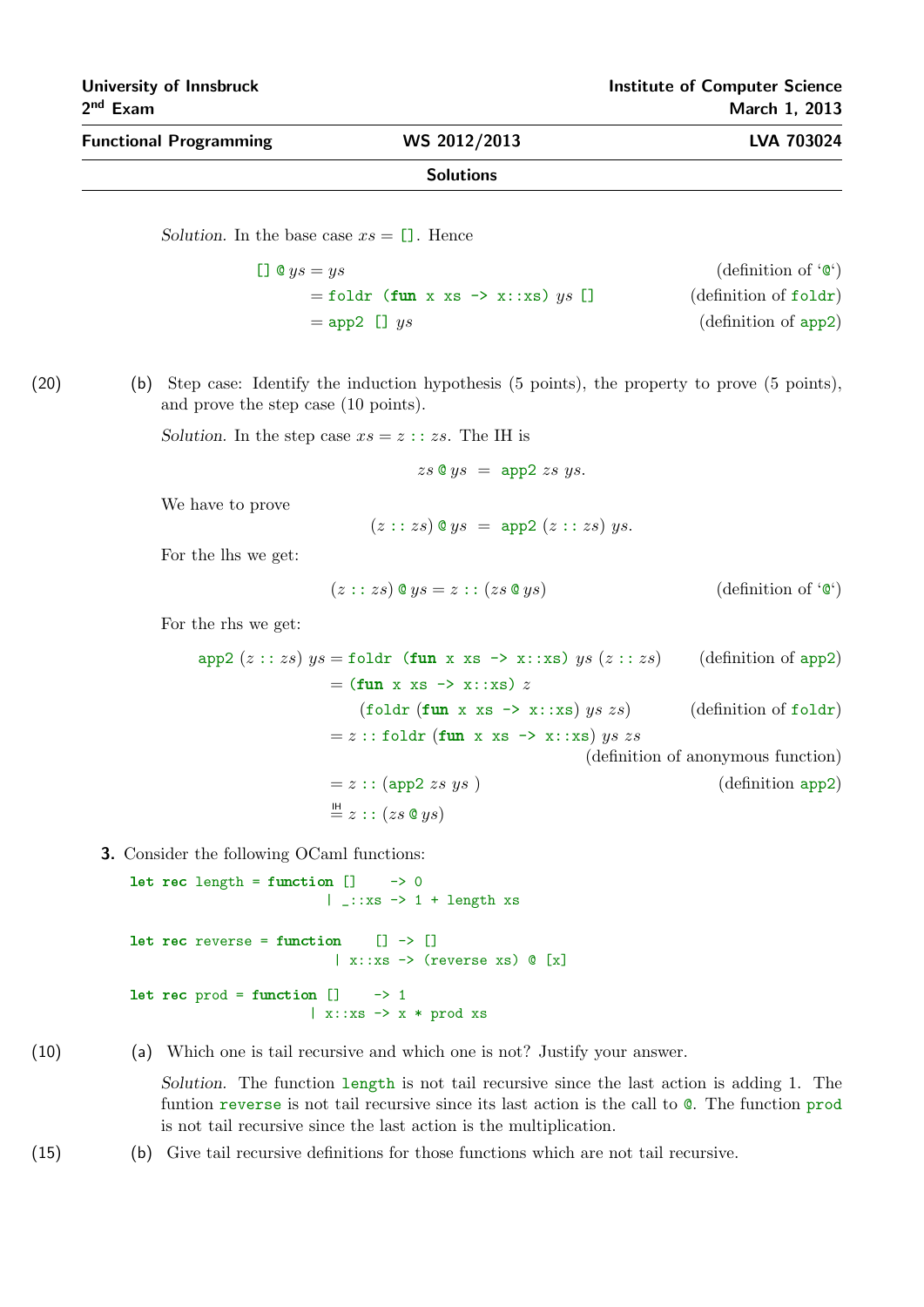Functional Programming WS 2012/2013 LVA 703024

Solutions

Solution.

```
let length_tl xs =
 let rec length acc = function
 | | \rightarrow acc
  | \Box :: xs \rightarrow length (1 + acc) xs
 in length 0 xs
let rev xs =let rec rev acc = function [] \rightarrow acc
                              \vert x::xs \rightarrow rev (x::acc) xs
 in
 rev [] xs
let prod_t = List.float_t (*) 1
```
(13) 4. (a) Consider the typing environment  $E = \{mult : int \rightarrow int \rightarrow int, 2 : int\}$ . Prove the judgement

 $E \vdash \lambda x . mult 2 x : int \rightarrow int.$ 

Solution.

$$
\begin{array}{c|c|c|c|c|c} \hline E, x: \text{int} \vdash mult : \text{int} \to \text{int} \to \text{int} & \text{(ref)}\\ \hline E, x: \text{int} \vdash mult 2: \text{int} \to \text{int} & \text{(app)}\\ \hline E, x: \text{int} \vdash mult 2: \text{int} \to \text{int} & \text{(app)}\\ \hline E \vdash \lambda x. mult 2 x: \text{int} \to \text{int} & \text{(abs)}\\ \hline \end{array}
$$

(12) (b) Solve (if possible) the unification problem:

int  $\approx \alpha_1$ ; list $(\beta_0) \approx \alpha_4$ ;  $\alpha_2 \approx \alpha_5$ ;  $\beta_1 \rightarrow \text{list}(\beta_1) \rightarrow \text{list}(\beta_1) \approx \alpha_5 \rightarrow \alpha_4 \rightarrow \alpha_3$ ;  $\alpha_1 \rightarrow \alpha_0 \approx \text{int} \rightarrow \alpha_3$ 

Justify your answer.

Solution.

$$
\begin{array}{ll}\n\text{int} \approx \alpha_1; \text{list}(\beta_0) \approx \alpha_4; \alpha_2 \approx \alpha_5; \beta_1 \rightarrow \text{list}(\beta_1) \rightarrow \text{list}(\beta_1) \approx \alpha_5 \rightarrow \alpha_4 \rightarrow \alpha_3; \alpha_1 \rightarrow \alpha_0 \approx \text{int} \rightarrow \alpha_3 \\
\Rightarrow {\alpha_1 \choose \alpha_1/\text{int}} & \text{list}(\beta_0) \approx \alpha_4; \alpha_2 \approx \alpha_5; \beta_1 \rightarrow \text{list}(\beta_1) \rightarrow \text{list}(\beta_1) \approx \alpha_5 \rightarrow \alpha_4 \rightarrow \alpha_3; \text{int} \rightarrow \alpha_0 \approx \text{int} \rightarrow \alpha_3 \\
\Rightarrow {\alpha_2 \choose \alpha_2} & \text{list}(\beta_0) \approx \alpha_4; \alpha_2 \approx \alpha_5; \beta_1 \rightarrow \text{list}(\beta_1) \rightarrow \text{list}(\beta_1) \approx \alpha_5 \rightarrow \alpha_4 \rightarrow \alpha_3; \text{int} \approx \text{int} \rightarrow \alpha_2 \approx \alpha_5 \\
\Rightarrow {\alpha_1 \choose \alpha_1} & \text{list}(\beta_0) \approx \alpha_4; \alpha_2 \approx \alpha_5; \beta_1 \rightarrow \text{list}(\beta_1) \rightarrow \text{list}(\beta_1) \approx \alpha_5 \rightarrow \alpha_4 \rightarrow \alpha_3; \alpha_0 \approx \alpha_3 \\
\Rightarrow {\alpha_1 \choose \alpha_1} & \text{list}(\beta_0) \approx \alpha_4; \beta_1 \rightarrow \text{list}(\beta_1) \rightarrow \text{list}(\beta_1) \approx \alpha_5 \rightarrow \alpha_4 \rightarrow \alpha_3; \alpha_0 \approx \alpha_3 \\
\Rightarrow {\alpha_2 \choose \alpha_1} & \text{list}(\beta_0) \approx \alpha_4; \beta_1 \rightarrow \text{list}(\beta_1) \rightarrow \text{list}(\beta_1) \approx \alpha_5 \rightarrow \alpha_4 \rightarrow \alpha_3 \\
\Rightarrow {\alpha_2 \choose \alpha_2} & \text{list}(\beta_0) \approx \alpha_4; \beta_1 \approx \alpha_5; \text{list}(\beta_1) \rightarrow \text{list}(\beta_1) \approx \alpha_4 \rightarrow \alpha_3 \\
\Rightarrow {\alpha_1 \choose \alpha_2} & \text{list}(\beta_0) \approx \alpha_4; \text{list}(\alpha_5) \rightarrow \text{list}(\alpha_
$$